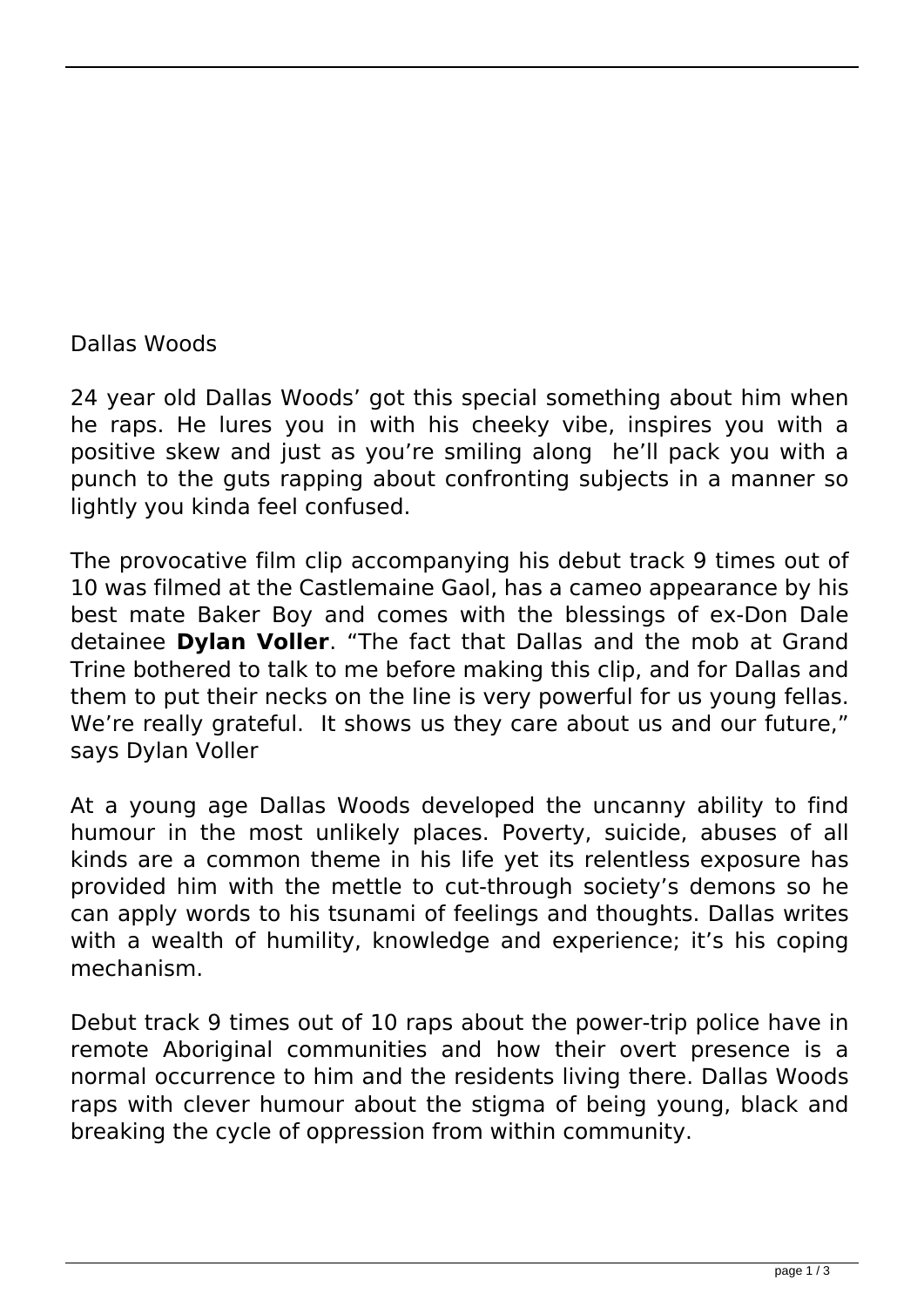## **[snapshot bio]**

A young Noongar man raised in the E.K. [Wyndham – East Kimberley] Dallas is a quintessential underdog who dropped out of school at age 14; he was raised without a father figure and ran AMOK headed straight for the justice system. Luckily for him in 2007 the Indigenous Hip Hop Projects came through town at a formative moment and spotted this wayward kid's talent and cheeky knack for word play.

Dallas would pop up in break-dance cyphers during after-school sessions and completely blew the minds of the Indigenous Hip Hop Projects [IHHP] facilitators with his energy and dance moves that "were literally electric". Wanting to join the IHHP family, despite there being no room in their troupie for him to join the gang on tour, Dallas' mother offered their family car for Dallas to go on the intensive 3 week dance tour. Prison was no longer the only option. In those three weeks Dallas' work began to make an impact. Seeing his value as a mentor particularly with at risk kids whom Dallas has an amazing ability to connect with he was engaged as a key IHHP facilitator. He went on to win the East Kimberley Young Achiever Award at the age of 15 in 2009. In 2016 he was on the song-writing team for the NIMA award-winning track titled Break the Silence raising awareness for White Ribbon. Since this time Dallas has visited over 250 communities and earned a feature role on Move it Mob style [ABC 3].

In 2014 he met Danzal Baker [aka Baker Boy] at an IHHP artist camp in Melbourne, soon after they worked together for the first time on a job in Gove / Dhalinybuy NT. Dallas took Danzal then 17 y.o under his wing empathising with how he was missing home. It was here that Dallas inspired Baker Boy to start rapping in his own style and in language. The two started writing songs for the first time and ignited the journey that catapulted Baker Boy to where he is now. The two are staunch friends and continue to write together including Baker Boy's current single Mr La Di Da Di and forthcoming track BLACK MAGIC.

A Master of Ceremony with the ability to hype an audience beyond the norm Dallas played MC on Baker Boy's recent SOLD OUT Marryuna Tour across the country. A few steps further Dallas releases his debut track 9 times out of 10, continues to write and perform with Baker Boy